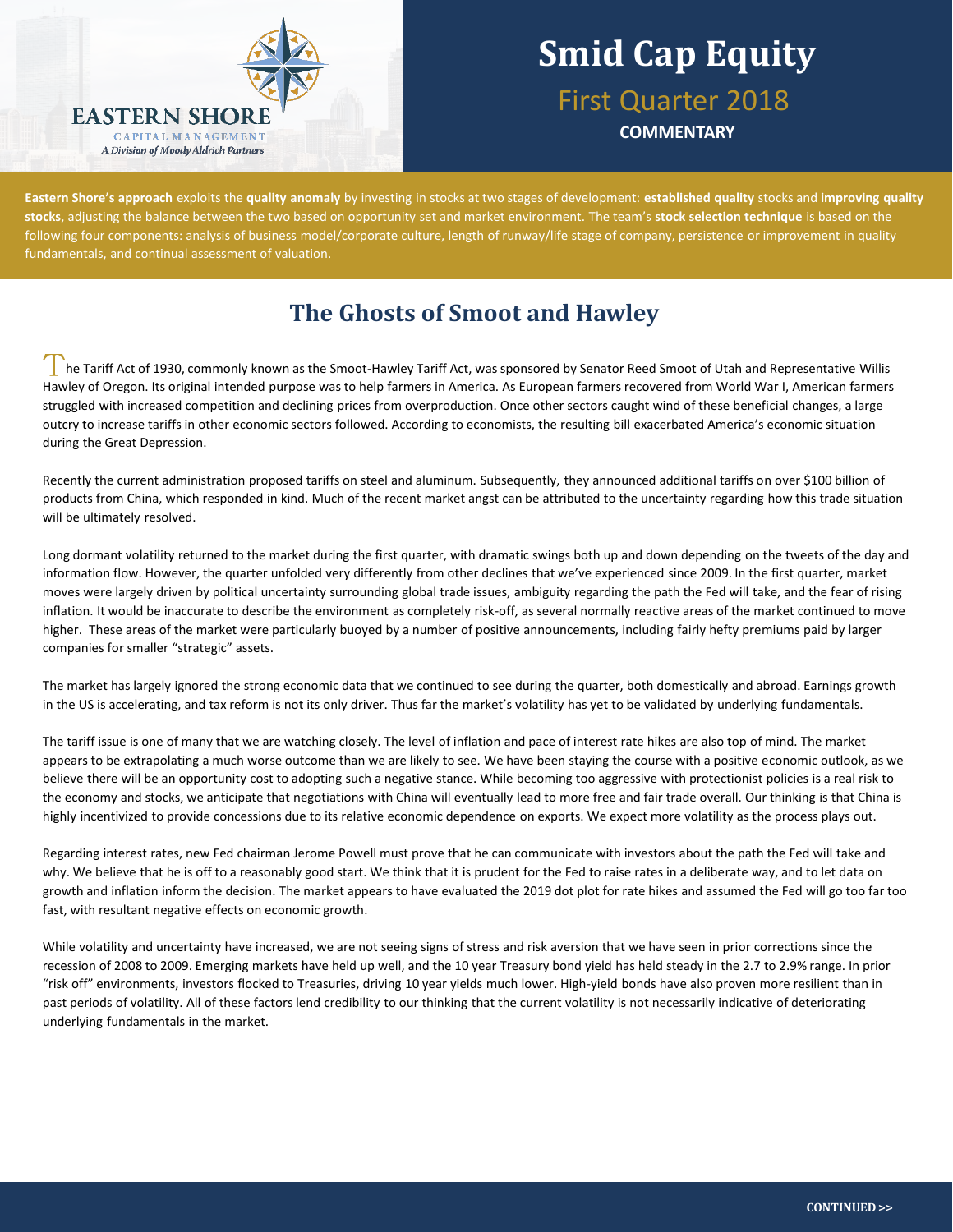

# **Smid Cap Equity**

First Quarter 2018

**COMMENTARY**

| <b>Performance Summary</b> (as of 3/31/2018) |                   |               |                 |                |                                                   |  |  |  |
|----------------------------------------------|-------------------|---------------|-----------------|----------------|---------------------------------------------------|--|--|--|
|                                              | 01 2018<br>$(\%)$ | 1 Year<br>(%) | 3 Year**<br>(%) | 5 Year*<br>(%) | <b>Since Inception</b><br>$(12/31/2012)^*$<br>(%) |  |  |  |
| <b>ESCM Smid Cap Equity (Gross)</b>          | 0.7               | 15.5          | 9.1             | 13.1           | 15.0                                              |  |  |  |
| <b>ESCM Smid Cap Equity (Net)</b>            | 0.5               | 14.7          | 8.3             | 12.2           | 14.1                                              |  |  |  |
| <b>Russell 2500</b>                          | $-0.2$            | 12.3          | 8.2             | 11.6           | 13.7                                              |  |  |  |

*\*Performance periods greater than one year are annualized.*

#### **First Quarter 2018 Results**

During the first quarter of 2018, the Eastern Shore Smid Cap Equity Composite delivered a return of 0.5% net of fees, outperforming the Russell 2500's - 0.2% return.

The first quarter was rather unusual in that the lowest ROE companies outperformed during a period when the largest smid caps also outperformed. While higher ROE smid companies generally tend to have higher market caps, this is not always the case – as was demonstrated in the first quarter's results.

As mentioned earlier, continued strong results and high premium takeovers bolstered areas of the market that normally would experience trouble during periods of volatility, specifically high momentum stocks in Health Care and Technology that are not yet profitable. One of the Russell 2500's highest returning companies for the quarter, Nektar Therapeutics (NKTR), is emblematic of this phenomenon. The company's stock price rose approximately 78% in the first quarter, ending with a market capitalization of approximately \$15 billion. Its weight in the benchmark increased to over 30 basis points by the end of the quarter, so not holding it in the strategy exerted a meaningful impact on relative returns.

Due to the quality orientation of our process, Eastern Shore's strategies are consistently biased towards higher earning, higher ROE companies. Russell 2500 companies in the lowest ROE quintile performed the most strongly for the quarter, returning 1.35% while the top ROE quintile in the index returned –0.33%. This is not an optimal environment for quality fundamental investors like Eastern Shore, but we recognize that periods of low-quality dominance such as this tend to be short-lived and we will continue to adhere to the process that has contributed to our strategies' outperformance over the long term.

The strongest sector contributors to the Smid Cap Equity strategy's relative performance during the quarter were Financial Services and Technology. Within the Financial Services sector, the strategy benefitted from stock selection among Banks and Brokerage firms. Performance was also particularly strong among Consumer Finance & Credit Services companies including Broadridge Financial Solutions, Inc. (BR) and Fair Isaac Corp. (FICO).

Within Technology, strong stock selection among semiconductor companies was the main driver of outperformance. Standouts in this regard included semiconductor production materials manufacturer Entegris, Inc. (ENTG) and semiconductor solutions provider Microsemi Corp. (MSCC), which announced in early March that it was being acquired by a larger competitor. As we have mentioned in the past, the quality of the businesses we invest in often attracts the attention of larger competitors and strategic buyers.

Sector detractors for the quarter included Health Care and Consumer Discretionary. Within Health Care, underperformance was largely driven by stockspecific developments experienced by a few holdings rather than industry allocation. Housing-related holdings in Consumer Discretionary detracted from the strategy's relative return during the first quarter after having strongly outperformed in the fourth quarter of 2017. Our outlook on housing remains positive given the strength of recently released data related to this area.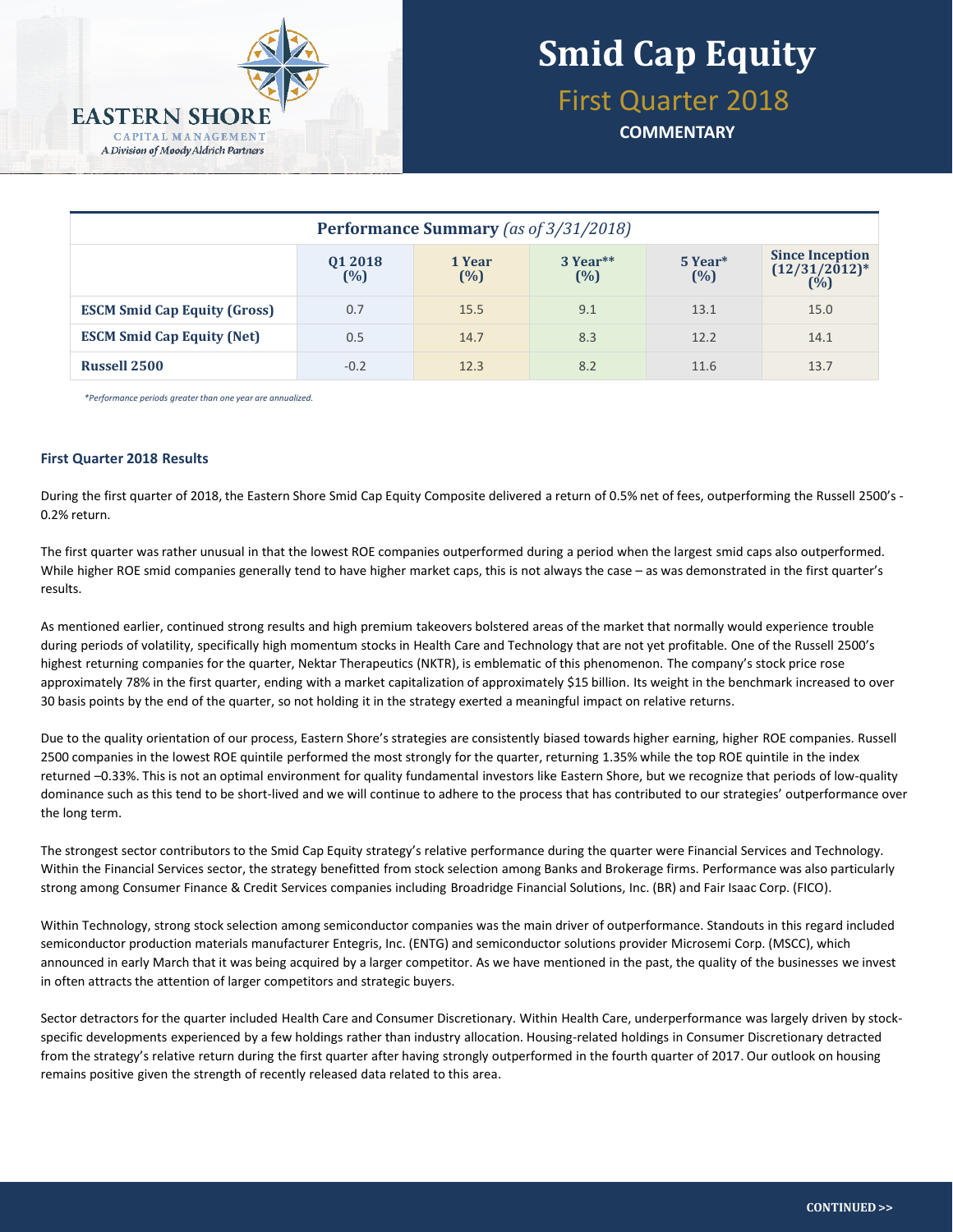

# **Smid Cap Equity**

## First Quarter 2018

#### **COMMENTARY**

| Q1 Top 5 Contributors <sup>†</sup>        |      |                                        | Q1 Top 5 Detractors <sup>†</sup>     |      |                                        |  |
|-------------------------------------------|------|----------------------------------------|--------------------------------------|------|----------------------------------------|--|
| <b>Security</b>                           | (%)  | <b>Avg. Weight Contribution</b><br>(%) | <b>Security</b>                      | (%)  | <b>Avg. Weight Contribution</b><br>(%) |  |
| Microsemi Corporation (MSCC)              | 1.25 | 0.47                                   | Kennametal Inc. (KMT)                | 1.37 | $-0.24$                                |  |
| Bioverativ, Inc. (BIVV)                   | 0.06 | 0.44                                   | RPC, Inc. (RES)                      | 0.71 | $-0.24$                                |  |
| Broadridge Financial Solutions, Inc. (BR) | 1.84 | 0.37                                   | Natus Medical Incorporated (BABY)    | 0.16 | $-0.28$                                |  |
| Juno Therapeutics, Inc. (JUNO)            | 0.11 | 0.31                                   | Albemarle Corporation (ALB)          | 1.37 | $-0.40$                                |  |
| Entegris, Inc. (ENTG)                     | 2.08 | 0.30                                   | American Woodmark Corporation (AMWD) | 2.30 | $-0.47$                                |  |

| Q1 Top 5 Detractors <sup>†</sup>     |      |                                        |  |  |  |  |
|--------------------------------------|------|----------------------------------------|--|--|--|--|
| <b>Security</b>                      | (%)  | <b>Avg. Weight Contribution</b><br>(%) |  |  |  |  |
| Kennametal Inc. (KMT)                | 1.37 | $-0.24$                                |  |  |  |  |
| RPC, Inc. (RES)                      | 0.71 | $-0.24$                                |  |  |  |  |
| Natus Medical Incorporated (BABY)    | 0.16 | $-0.28$                                |  |  |  |  |
| Albemarle Corporation (ALB)          | 1.37 | $-0.40$                                |  |  |  |  |
| American Woodmark Corporation (AMWD) | 2.30 | $-0.47$                                |  |  |  |  |

#### **Outlook**

While we cannot accurately predict the outcome of trade policies or the course the Fed will take in coming quarters, we are confident that the US economy is on solid footing based on recent data points and conversations with many companies. Recent ISM manufacturing and service PMI readings in the high 50s indicate solid economic expansion. Fourth quarter earnings were strong, with solid double-digit projections for earnings growth this year as well as robust sales growth. Inflation, which is increasing, is indicative of a good economy and remains within the Fed's desired range. Employment statistics are at or near all-time highs and wage growth is picking up. We anticipate that the economy could grow 2.5-3% this year. Global PMIs remain solid as well, reaffirming the validity of the theme of global synchronized growth.

Some valuations have become more attractive following recent volatility, and increased earnings in coming quarters could provide additional support. We would like to see the market focus more strongly on fundamentals as we enter the first quarter earnings season in a few weeks.

We remain mindful of the many risks that this environment presents: trade policy, interest rates and political uncertainty will continue to influence market performance throughout the year. Nonetheless, smid caps are well positioned to deliver strong returns if the economy continues on its current path and trade issues with China and the renegotiation of NAFTA are resolved favorably.

Recent volatility has provided us with opportunities to purchase outstanding businesses at more reasonable prices. We will continue to focus on identifying robust business models led by skilled capital allocators trading at compelling valuations, as our emphasis on these characteristics has driven the strategy's outperformance through both up and down market since its inception. We appreciate your interest in Eastern Shore and welcome your questions and feedback.



**Robert Barringer, CFA CIO, Partner, & Portfolio Manager**



**James O'Brien, CFA Partner & Portfolio Manager**

**Phone** (781) 639-2750



**Sarah Westwood, CFA, CMT Partner & Portfolio Manager**

### **OFFICE CONTACT**





**Fax** (781) 639-2751